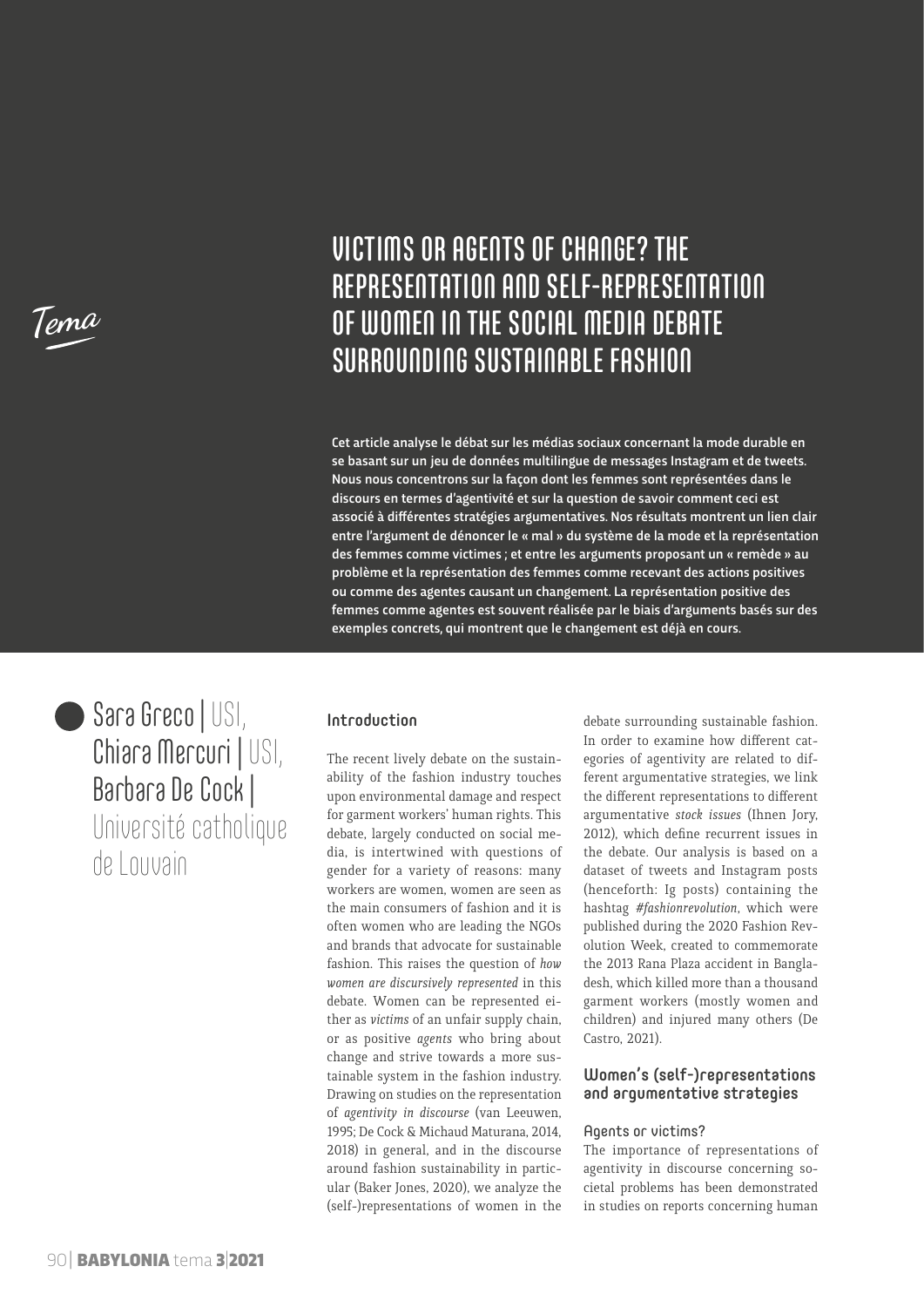rights violations (De Cock & Michaud Maturana, 2014, 2018), abortion debates (Pizarro Pedraza & De Cock, 2018), campaigns around HIV transmission (Avila & Gras, 2014) and sustainable fashion (Greco & De Cock, 2021). Indeed, the linguistic representation of situations can lead to participants being represented as agentive, that is, as deliberately carrying out certain actions in an intentional way, thus showing a causal link between their action and a particular impact.

Our approach in this paper goes well beyond strictly semantic-syntactic definitions of 'agent', which typically focus on the semantic role of the person intentionally carrying out the action or on the syntactic position of the agent complement. We distinguish between women who act as agents in a broad sense, namely as persons having an active function with respect to sustainable fashion vs. women being victims, i.e. persons who suffer physical, economic, social or psychological harm as a result of the fashion production system. Crucially, we analyze how women are represented in the analyzed tweets and Ig posts. This does not mean that the actual lives of these women may not be more complex. Thus, garment workers can be both agents and victims, but the way in which they are represented in the messages analyzed often very clearly privileges one facet, sometimes to the point of entirely erasing the other one.

### An argumentation perspective: stock issues

Originally introduced in policymaking studies, stock issues have gone on to be considered by argumentation scholars as a useful tool for understanding what issues are addressed by a speaker when they discuss problems that exist in society (Ihnen Jory, 2012).

Stock issues relate to the fundamental matters that speakers need to tackle when arguing for a change in existing policies. Various different models have been proposed, and in our paper we adopt the framework identified by Ihnen Jory (2012). Drawing on this theory, we find that two stock issues are particularly relevant to our dataset: the *ill*, which refers to a problem that the speaker identifies in society, and the *cure*, which relates to the proposed solution to the problem identified. With regard to the *ill*, each

stock issue can be formulated through the question, "Does a problem exist in society", whereas for the stock issue of *cure*, the question becomes "Will the proposed change solve the problem?" (Ihnen Jory, 2012: 41-46). In our analysis, the model of stock issues is used to identify argumentative strategies used in the Fashion Revolution social media campaign. In fact, the whole social media campaign relating to Fashion Revolution Week can be seen as a means of raising awareness of an existing problem and proposing solutions; it is likely, therefore, that the discourse used in the different messages will touch upon these two stock issues.

#### Dataset

The general dataset used for this article consists of 254 tweets and 3209 Ig posts in various languages. All contain the hashtag *#fashionrevolution*, and were published during the 2020 Fashion Revolution Week (20-26 April). Tweets were collected through the Centre de Traitement Automatique de Langage of UCLouvain (Naets, 2018), while Ig posts were collected through Picodash [\(https://](https://www.picodash.com) [www.picodash.com](https://www.picodash.com)).

In order to address our research question of how women are represented in the debate and what stock issues are associated with the different representations, we restricted our general dataset to a women-related dataset, which contained words relating to women; we limited our search to seven languages (Table 1). The words and languages that form the basis of our selection are represented in Table 1; these terms are not always perfectly equivalent in translation but are selected because they were found recurrently in the various languages in our preliminary searches.



Sara Greco is Associate Professor of Argumentation at USI – Università della Svizzera italiana, Institute of Argumen-

tation, Linguistics and Semiotics. She has published widely on argumentation theory, focusing on argumentation as an alternative to conflict and on the analysis of public controversies.



Chiara Mercuri is a PhD student at USI – Università della Svizzera italiana, Institute of Argumentation, Linguistics

and Semiotics. She works on conflicting frames in the controversy surrounding fashion sustainability.



Barbara De Cock is Professor of Spanish Linguistics at the Université catholique de Louvain. Her main research

interests are the pragmatics of Spanish person reference and impersonal constructions, and the discursive analysis of a variety of societal discourses including human rights reports and political discourse on social media.

#### **Table 1**

*Words searched per language – in order of frequency in the dataset*

| Language   | Noun(s)            | Adjective(s)            |  |  |  |
|------------|--------------------|-------------------------|--|--|--|
| English    | Woman/en           | Female                  |  |  |  |
| Spanish    | Mujer(es)          | Femenino(s)/a(s)        |  |  |  |
| Portuguese | Mulher(es)         | Femenino(s)/a(s)        |  |  |  |
| Italian    | Donna/e            | Femminile/i             |  |  |  |
| French     | Femme(s), dame(s)  | Féminin(e)(s)           |  |  |  |
| German     | Frau(en)           | Weiblich(e), Feminin(e) |  |  |  |
| Dutch      | Vrouw(en), dame(s) | Vrouwelijk/e            |  |  |  |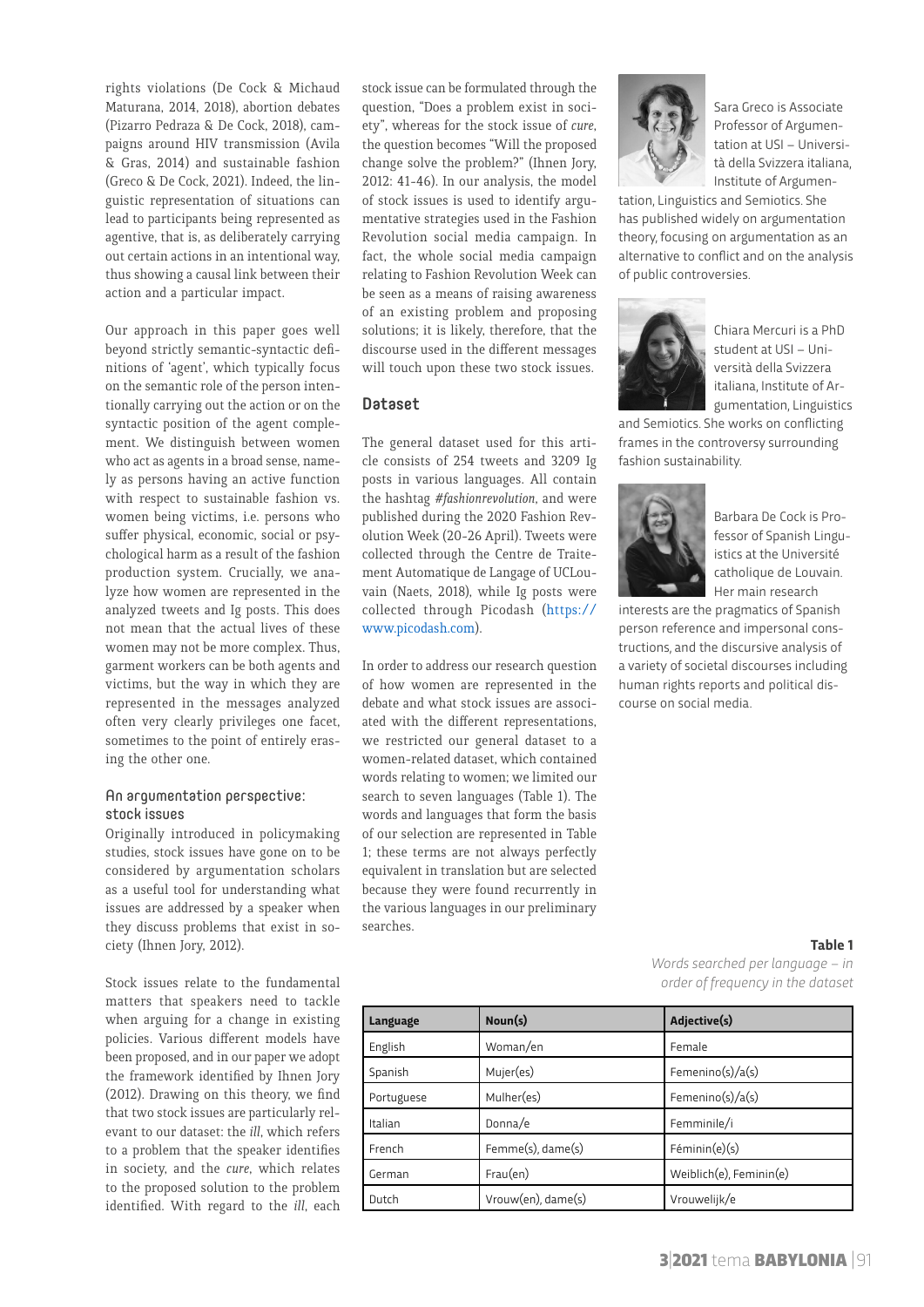This selection resulted in a restricted dataset of 7 tweets (out of 254) and 278 Ig posts (out of 3209) that mention these words in the text and/or the hashtag of the post. We disregarded repetitions of identical posts and a few posts in other languages. The 7 tweets are in English, while the Ig corpus is multilingual. Overall, in the restricted dataset, English is predominant, followed by Spanish and Portuguese; Italian, French and German are less represented, while Dutch is not represented. Some posts are multilingual, with hashtags in English, and the body of the text in a different language.

We coded the occurrences against the following categories: the category of woman (e.g. garment workers); whether it was a general mention of the category of women or it referred to specific examples (e.g. providing the name of a woman working at a specific brand), and whether it was representation or self-representation; agentivity; and stock issues.

The recent lively debate on the sustainability of the fashion industry touches upon environmental damage and respect for garment workers' human rights.

## Findings

In a first step of our analysis, as we were examining the relation between women's representations in Fashion Revolution Week and related argumentation based on stock issues, we excluded purely commercial messages (54 Ig posts and 2 tweets), which only mentioned "women's collections" of clothes without having any relevant argumentative content related to Fashion Revolution.

In the resulting data, we did find some clear tendencies, which are indicated in Table 2, based on our qualitative analysis of the data. Table 2 provides a representation of tendencies in terms of the co-occurrence of the types of agentivity representations (victims, agents, recipients) and stock issues. When a post includes two stock issues or two different agentivity categories, it is inserted in both of the relevant columns. The results of our coding are striking in that they show that the stock issue of *ill* occurs exclusively in conjunction with the representation of women as victims; very often, these coincide with garment workers. The stock issue of *cure* involves two different representations. The first is with women-agents, who actively promote change. These might be artisans, designers, entrepreneurs, women in business, brands, activists or consumers. The second is women who are more passively represented as "recipients" of someone else's action, e.g. they are empowered or given an opportunity to work in different conditions.

| <b>Stock</b><br>issue                             | <b>Victims</b> |                | <b>Agents</b> |                | <b>Recipients</b> |          | <b>Unclear</b> |          | <b>Not related</b><br>to women's<br>representations |          |
|---------------------------------------------------|----------------|----------------|---------------|----------------|-------------------|----------|----------------|----------|-----------------------------------------------------|----------|
|                                                   | IG             | tweets         | IG            | tweets         | IG                | tweets   | IG             | tweets   | IG                                                  | tweets   |
| $\mathbf{III}$<br>tot. 56<br>$IG = 54$<br>tweet=2 | 49             | $\overline{2}$ | $\Omega$      | $\Omega$       | 0                 | $\Omega$ | $\overline{2}$ | $\Omega$ | $\Omega$                                            | 0        |
| Cure<br>tot. 141<br>$IG = 138$<br>tweets $=3$     | 0              | $\Omega$       | 96            | $\overline{2}$ | 31                | $\Omega$ | $\overline{4}$ | 1        | 11                                                  | $\Omega$ |

**Table 2** *Quantitative overview of findings*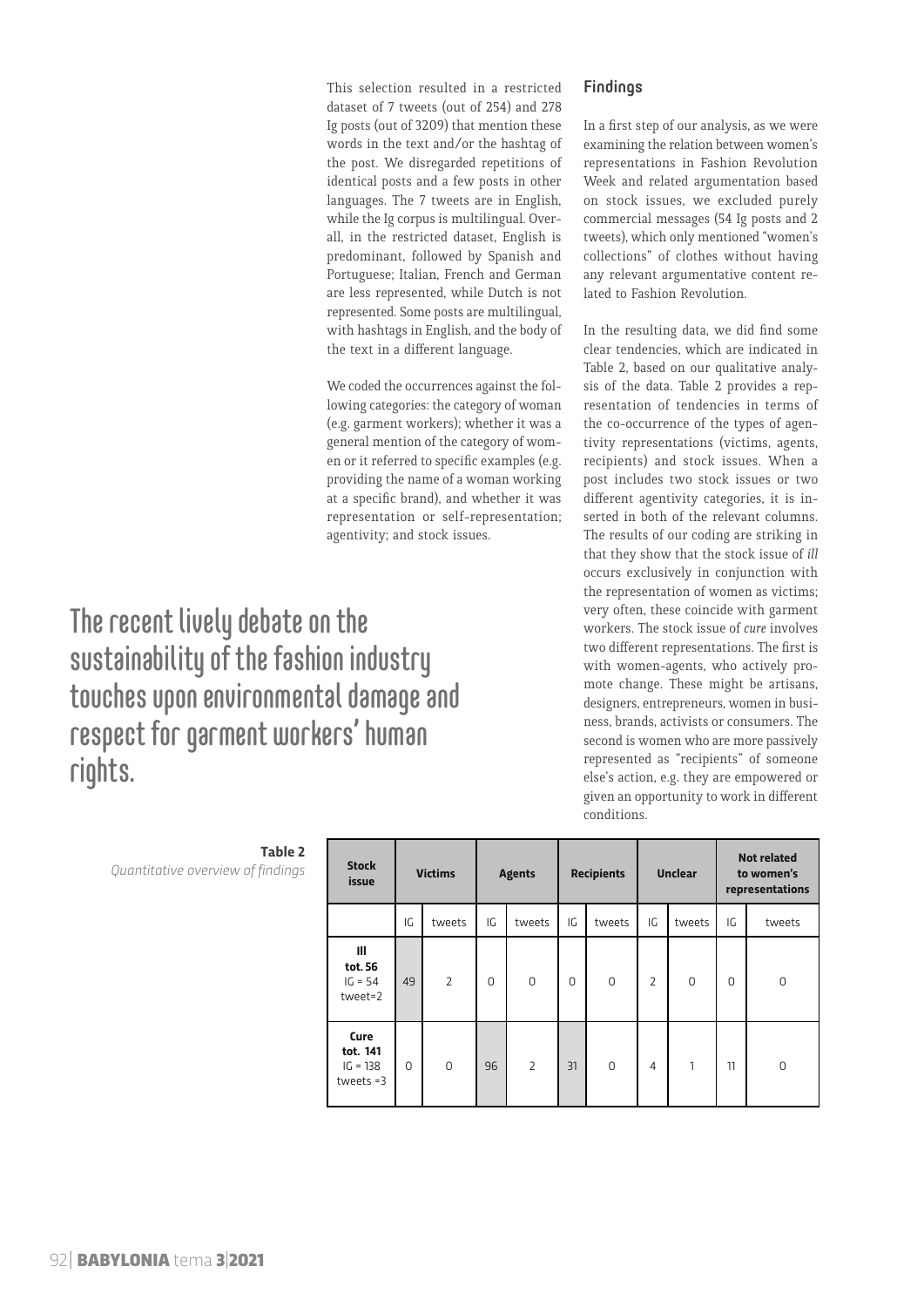Table 2 relates to self-representations as well as representations made by others. However, it is notable that, while agents might be either represented by others or self-represented, victims and recipients are systematically found in representations (made by the writer, who tends to be a different person).

Example 1 shows the representation of women as victims associated with the stock issue of *ill*, where there is emphasis on the problem rather than on the cure.

Example 1. "Un 24 de Abril del 2013, un día como ayer hace 7 años, **pérdidas humanas en su mayoría mujeres**, murieron bajo una **causa injusta**. Dejando ver el lado oscuro de la industria de la moda. Personas que hacían servicios de confección por unos cuantos centavos o menos, **arriesgaban sus vidas** para alimentar y sostener a sus familias en Bangladesh, **TRAGEDIA** DEL RANA PLAZA. (...)"  $(IG, 25 April)<sup>1</sup>$ 

In Example 2, cure is correlated with an agent (referring to a sustainable fashion designer):

Example 2. "Sustainable **fashion designer @mrsemily** creates skirts of wonder truly for #everywoman with our #zerowaste #zerocarbon fabrics - the perfect end to our #fashionrevolutionweek posts! (…) (IG, 26 April)"

Example 3 is typical of women recipients, who are always associated with passive verbs (r*escued, getting paid*) and the word *recipients*. The stock issue is *cure* because the post shows that change is possible and indicates a way to achieve it.

Example 3. "(...) I'm still taking orders for Larimar bracelets made by **women rescued** from trafficking (…). The purpose of the drive is to provide orders for these women to continue **getting paid** during this time and encouragement for the **recipients** to know others have made it through similar difficulty, and they can too. (...)" (IG, 26 April)

## This raises the question of how women are discursively represented in this debate.

#### **Discussion**

In general, we found two main categories of messages: those issuing an alarming warning about a huge problem (the *ill*) at the level of the environment and human rights, and those (the majority) that go a step further and present possible solutions (the *cure*) to that problem. In some of the posts (25) and one tweet, both stock issues appear; often these messages include a longer narrative that explains the problem and how to solve it. Notably, the two stock issues are connected as a *cure* presupposes an *ill*; as does the term *revolution* (as in the hashtag we looked at, *#fashionrevolution*), which calls for an overthrow of the *status quo*.

In some cases, the *cure* includes representations of women as passive recipients of someone else's action; but in the majority of cases, women are presented as agents who contribute to a solution. Notably, where there is a correlation between the *cure* and women as agents, in the significant majority of cases (70 out of 96 IG and 2 out of 2 Twitter examples), women are presented not only as a general category but also (or exclusively) as *concrete examples*. Specific mentions are made of individuals and brands, often giving the names of artisans or activists who are changing the situation (see Example 2). If we adopt a more fine-grained level of argumentation analysis based on inference in argumentation (Rigotti & Greco, 2019), this use of examples exploits an inferential rule or maxim stating that *a certain action or situation is possible, because it already happens* in specific concrete cases (Rigotti & Greco, 2019). Finally, it is noteworthy that women are never presented as the *cause* of the *ill*. In this sense, our dataset might be said to include an idealized representation of women, presenting them as victims of the fashion industry, sometimes as recipients of change, and sometimes as change agents – but never as co-responsible for the current situation.

1 "On April 24th 2013, a day like yesterday 7 years ago, human losses, mainly women, died for an unjust cause. Showing the dark side of the fashion industry. Persons who did tailoring services for just a few pennies or less, were risking their lives to feed and support their families in Bangladesh, TRAG-EDY OF RANA PLAZA. An April 24th of 2013." (our translation)